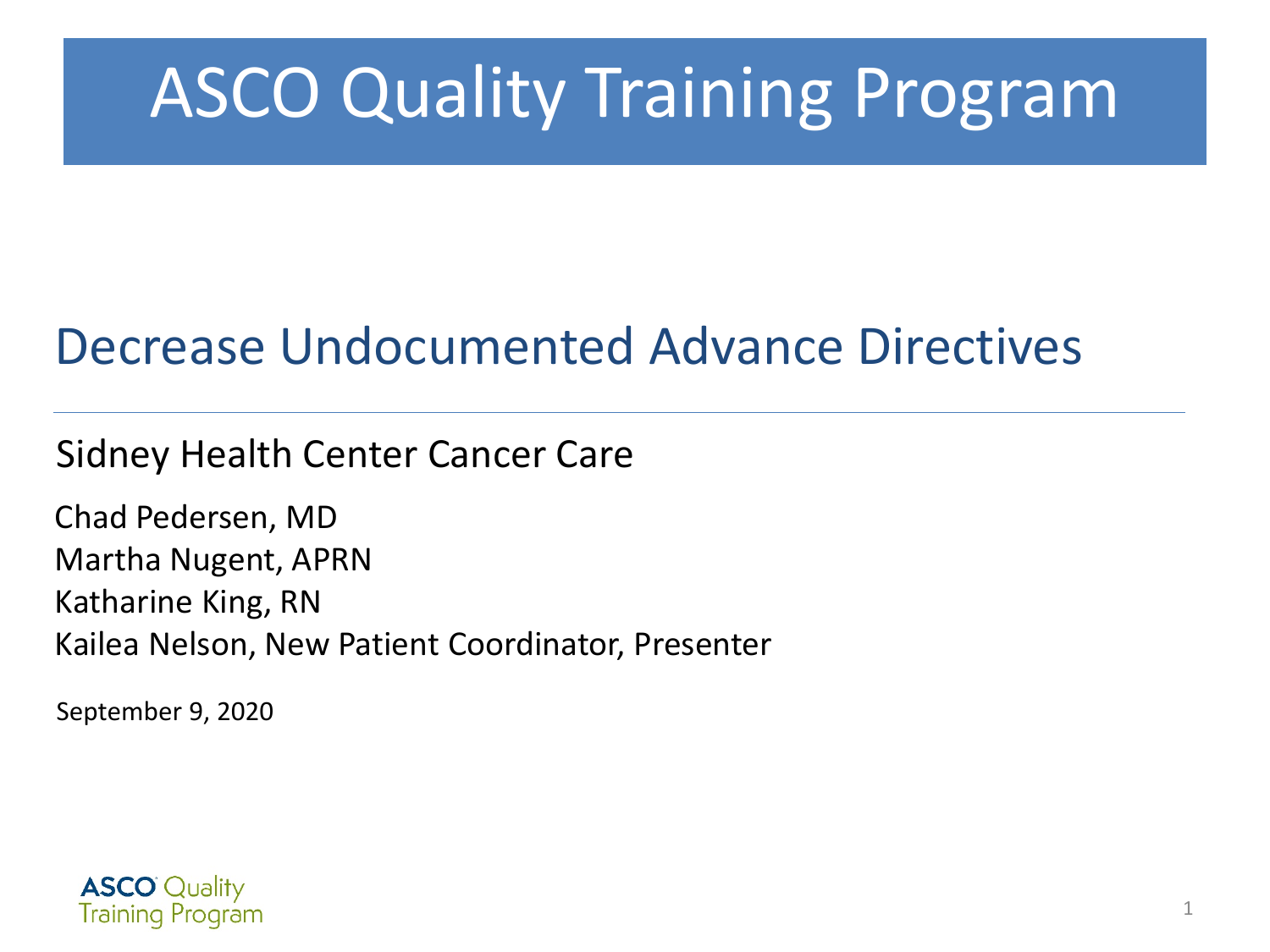# Institutional Overview

- Sidney Health Center (SHC) in Sidney, Montana, has a population of 6,500 and is in the top 10 "most rural communities" in the United States based on proximity to the next largest community.
- SHC is a Critical Access Hospital with a 25-bed capacity.
- SHC Cancer Care (SHCCC) is a comprehensive cancer center with 2 full-time oncologists, 1 full-time physicist/dosimetrist, 1 full-time pharmacist, 1 nurse practitioner, 12 full-time support staff, linear accelerator, infusion suite with 7 chairs, and mobile PET.
- In 2019, SHCCC received 199 new patient referrals and completed about 1,836 radiation treatments.
- 2019 (February to August): 76 new referrals.
- 2020 (when struck with COVID): 74 new referrals.



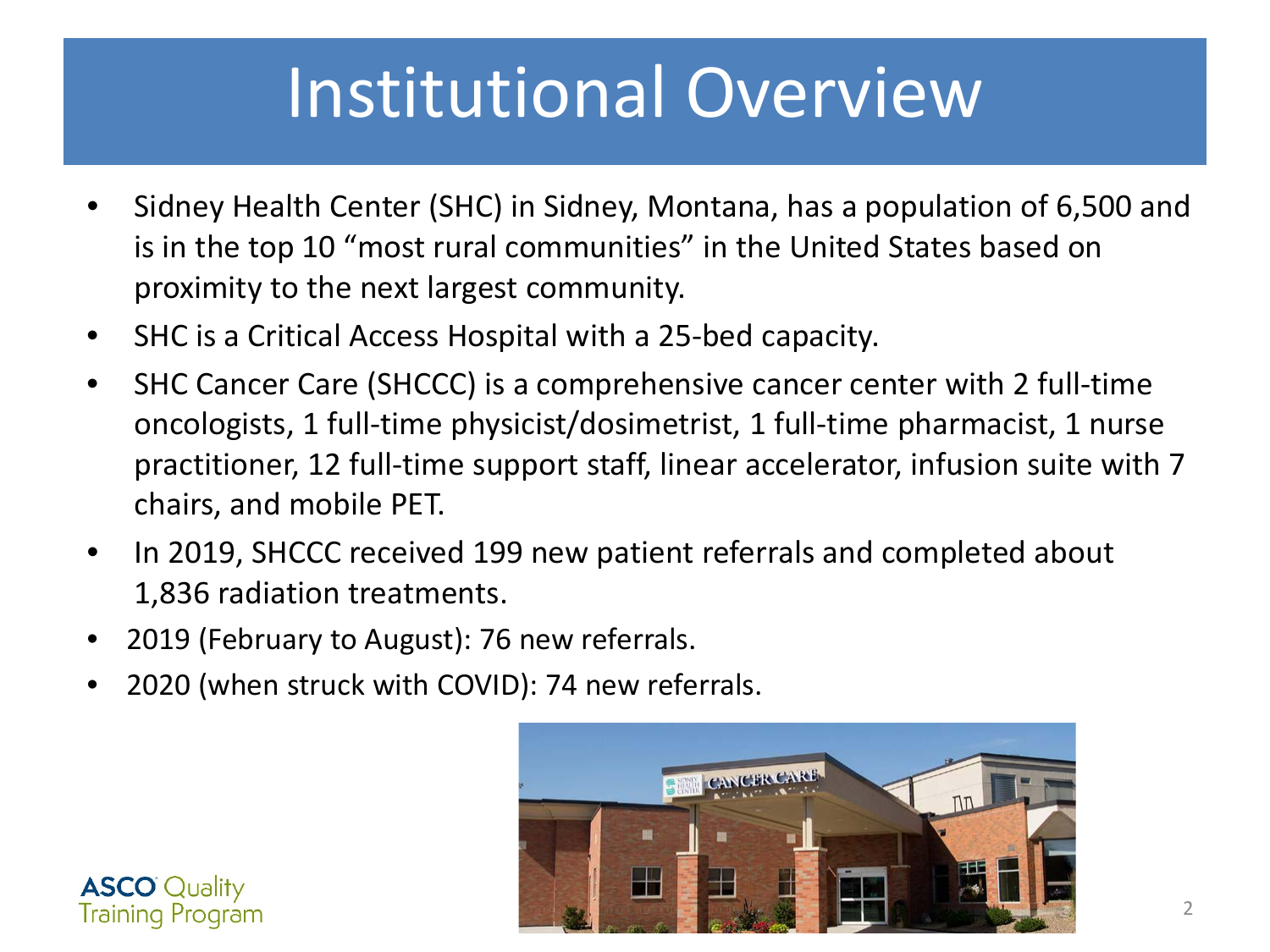# Team Members

| <b>Role</b>                  | <b>Name</b>            | <b>Job Function</b>             |
|------------------------------|------------------------|---------------------------------|
| <b>Project Sponsor</b>       | <b>Becky Cassidy</b>   | <b>Senior Executive</b>         |
| <b>Team Leader</b>           | <b>Bob Beery</b>       | <b>Cancer Care Director</b>     |
| <b>Core Team Member</b>      | Chad Pedersen, MD      | <b>Medical Oncologist</b>       |
| Core Team Member             | Martha Nugent, APRN    | <b>Nurse Practitioner</b>       |
| Core Team Member             | Katharine King, RN     | <b>Infusion Nurse</b>           |
| Core Team Member             | Kailea Nelson          | <b>New Patient Coordinator</b>  |
| Facilitator                  | <b>Bob Beery</b>       | Facilitates the team            |
| <b>Other Team Member</b>     | Sammie Sharp           | <b>HIM Director</b>             |
| <b>Other Team Member</b>     | Kelly Wilkinson        | <b>Social Services Director</b> |
| <b>Other Team Member</b>     | Karen Arnold-Truax     | Social Worker                   |
| <b>Other Team Member</b>     | Erin Ellingson, RPh    | <b>Oncology Pharmacist</b>      |
| <b>Other Team Member</b>     | <b>Stephanie Storm</b> | <b>Cancer Care Coordinator</b>  |
| Patient                      | Jennifer Boyer         | Patient feedback                |
| <b>QTP Improvement Coach</b> | Laura Kaufman          | Coach                           |

**ASCO**<sup>'</sup> Quality<br>Training Program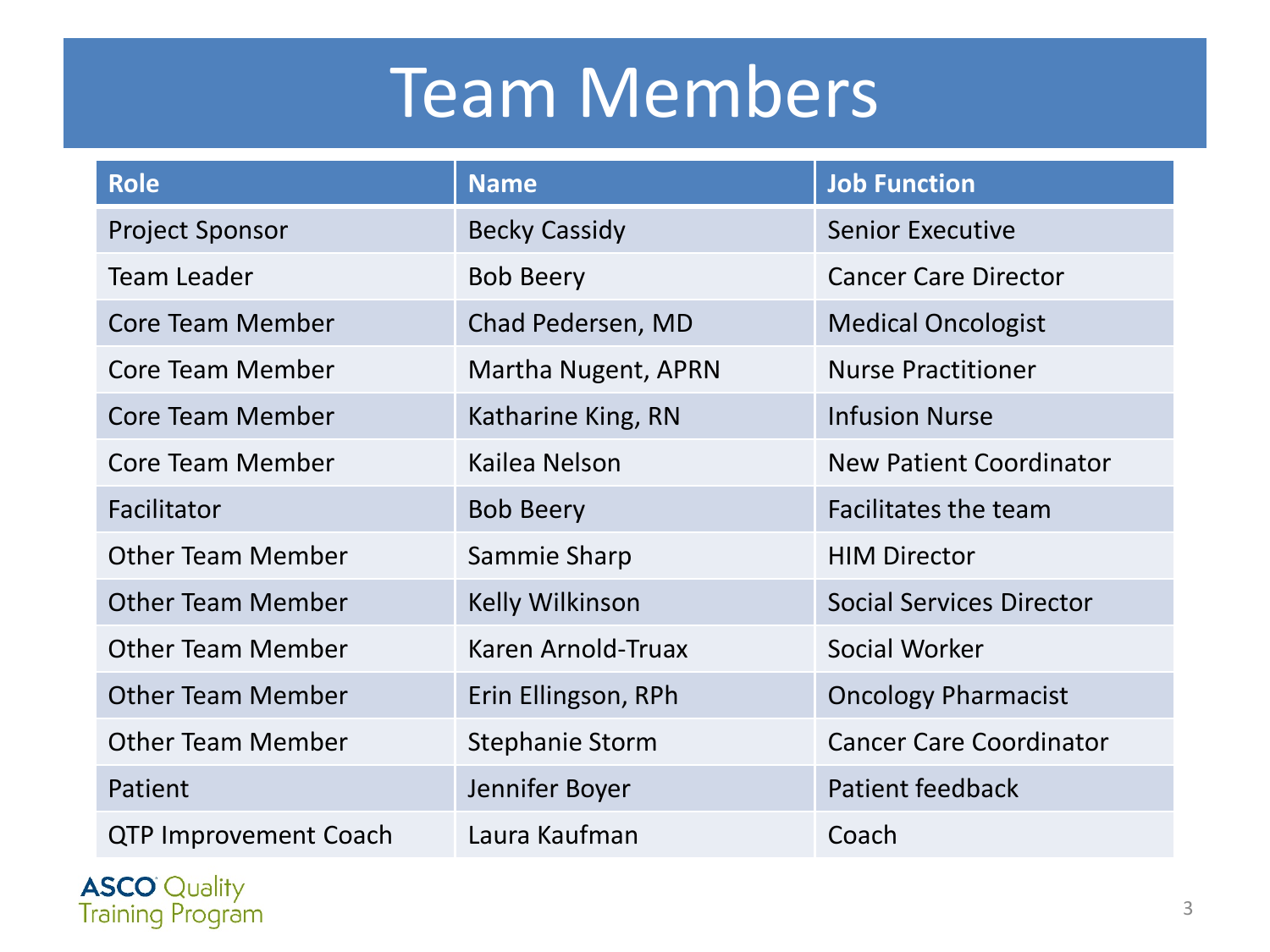## Problem Statement

From July 2019 to January 2020, 67% of new patient referrals at SHC Medical Oncology did not have an Advance Directive (which include health care power of attorney, POLST (physician orders for life sustaining treatment) or Living Will) documented in their electronic medical record by the 3rd visit or before cancer-directed treatment (defined as oral or infusional chemotherapy, immunotherapy, or radiation therapy) whichever came first\*. We personally witnessed that the lack of this documentation subsequently resulted in the inability to fulfill our patient's wishes during end-of-life care.

\*Indicates Qualifying Date

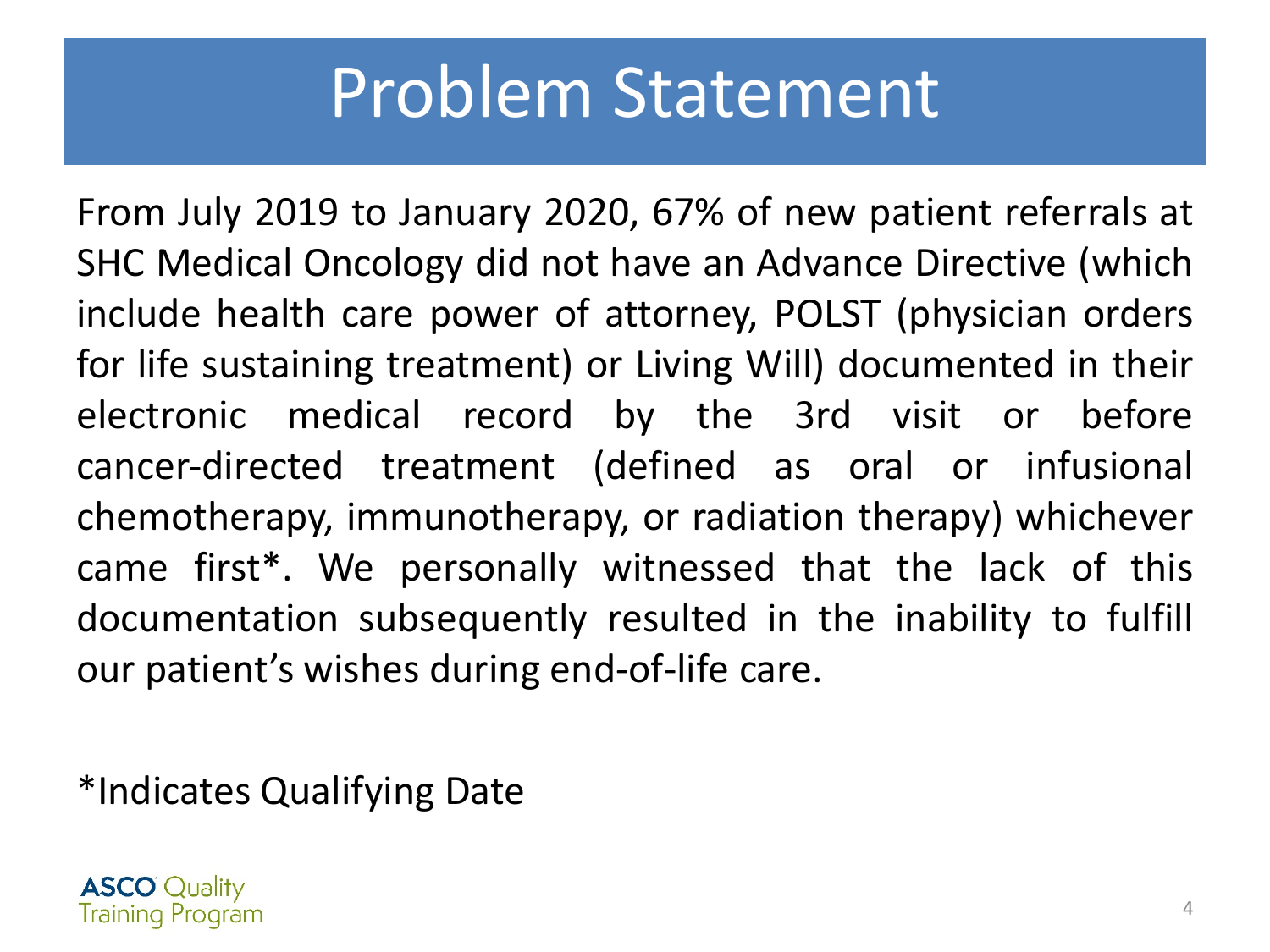## *Outcome Measure* Baseline Data Summary

| Item                                                               | <b>Description</b>                                                                                                                                     |
|--------------------------------------------------------------------|--------------------------------------------------------------------------------------------------------------------------------------------------------|
| Measure:                                                           | The percentage of new patients who have an<br>undocumented Advance Directive (AD) by the<br>qualifying date*                                           |
| Patient population:<br>(Exclusions, if any)                        | Medical Oncology new patients from July 2019 -<br>January 2020                                                                                         |
| Calculation methodology:<br>( <i>i.e.</i> numerator & denominator) | (Numerator) Number of new patients that do not<br>have a documented AD by the qualifying date*<br>(Denominator) Total of new patients in each<br>month |
| Data source:                                                       | Epic, Excel "New Referral Spreadsheet"                                                                                                                 |
| Data collection frequency:                                         | Monthly                                                                                                                                                |
| Data limitations:                                                  | Limited number of patients skewing the overall<br>percentage data                                                                                      |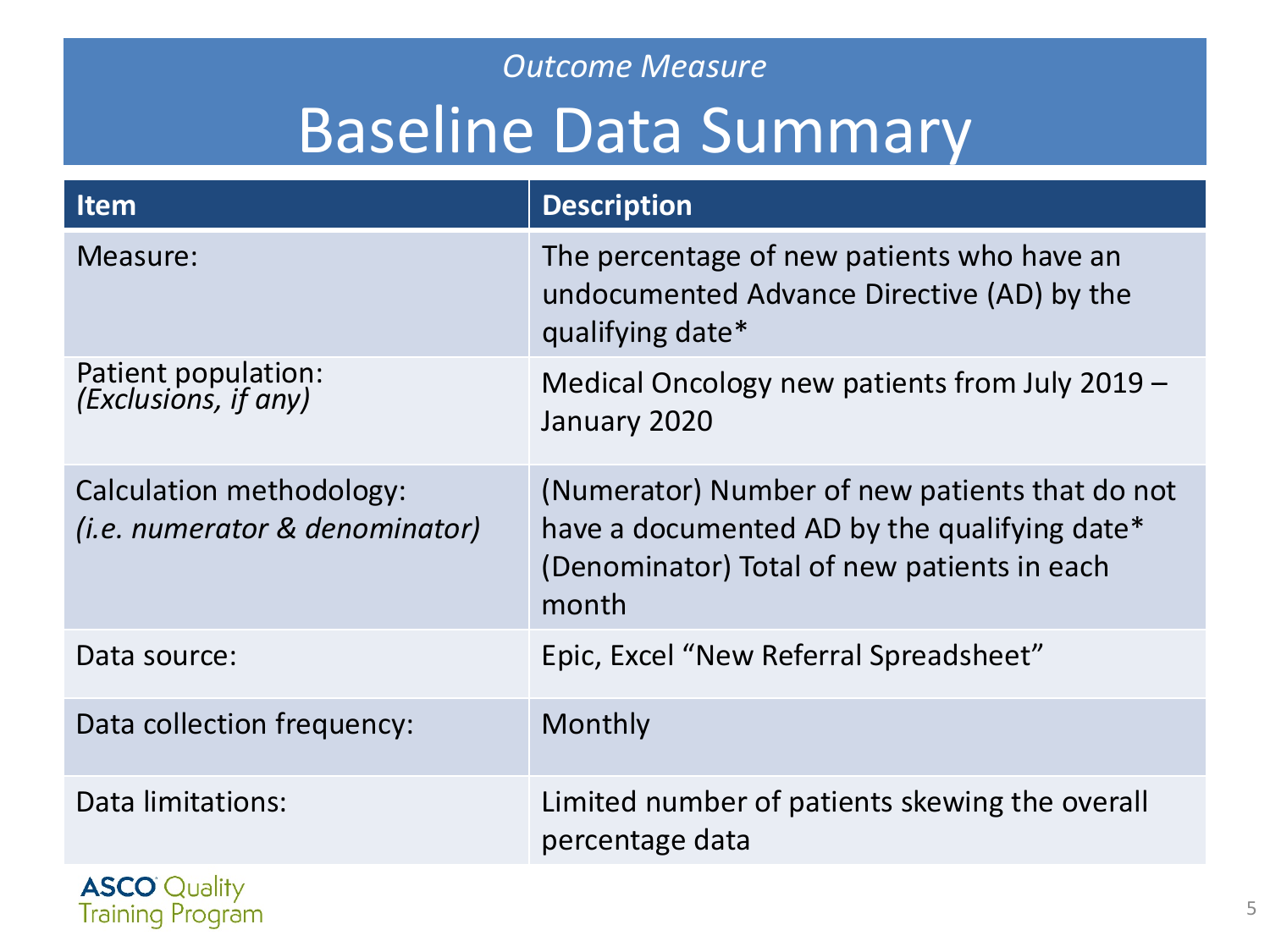#### *Outcome Measure* Baseline Data



**ASCO** Quality **Training Program**  Prior to data collection, we anticipated the number of patients without documented ADs would be higher. We were surprised to find the number of undocumented ADs to be 67%.

6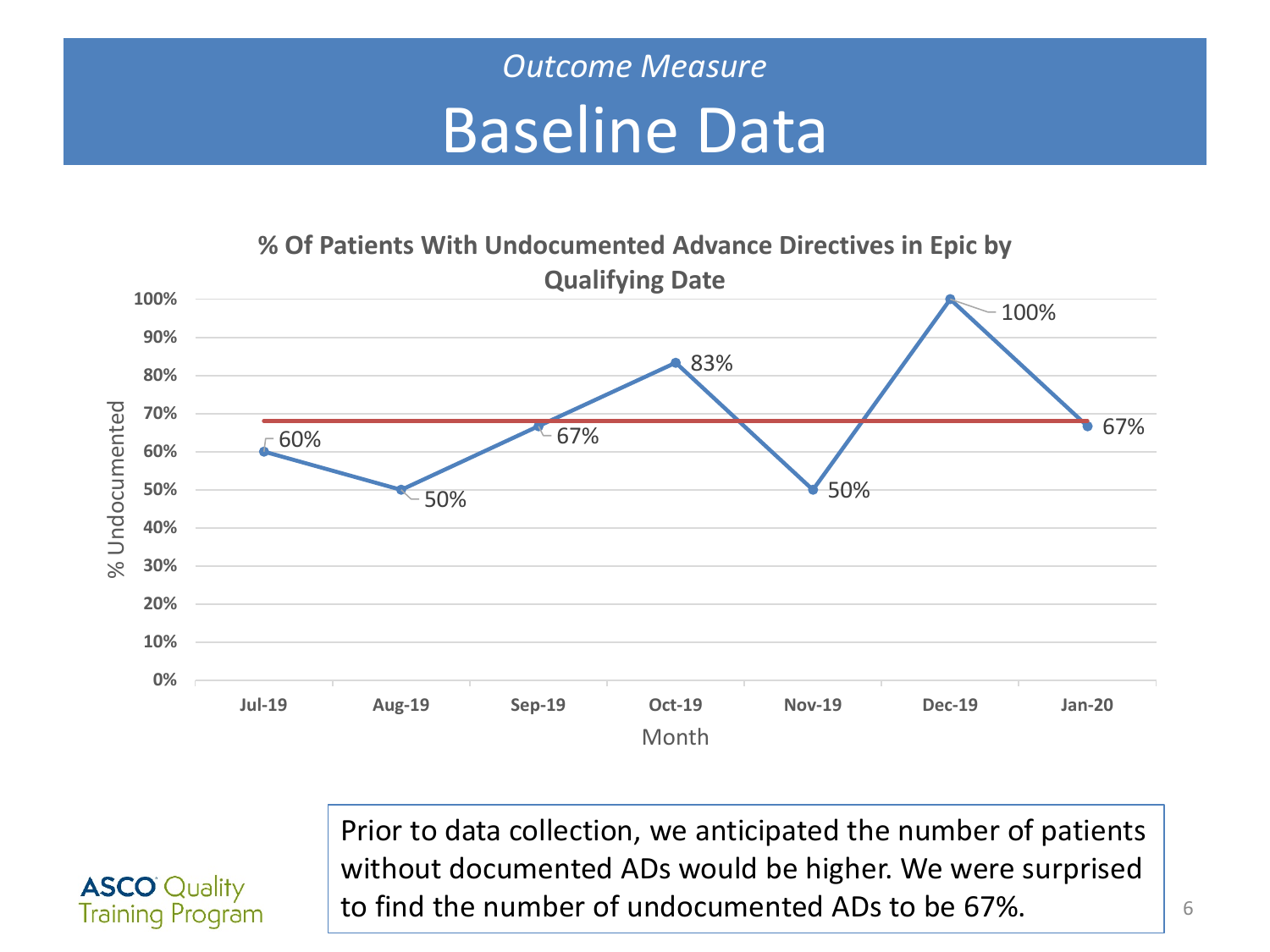## Aim Statement

Lack of documentation of Advance Directives by the 3rd visit or before cancer-directed treatment (defined as oral or infusional chemotherapy, immunotherapy, or radiation therapy) whichever comes first\* will decrease from 67% undocumented to at least 20% or lower by June 1, 2020.

\*Indicates Qualifying Date

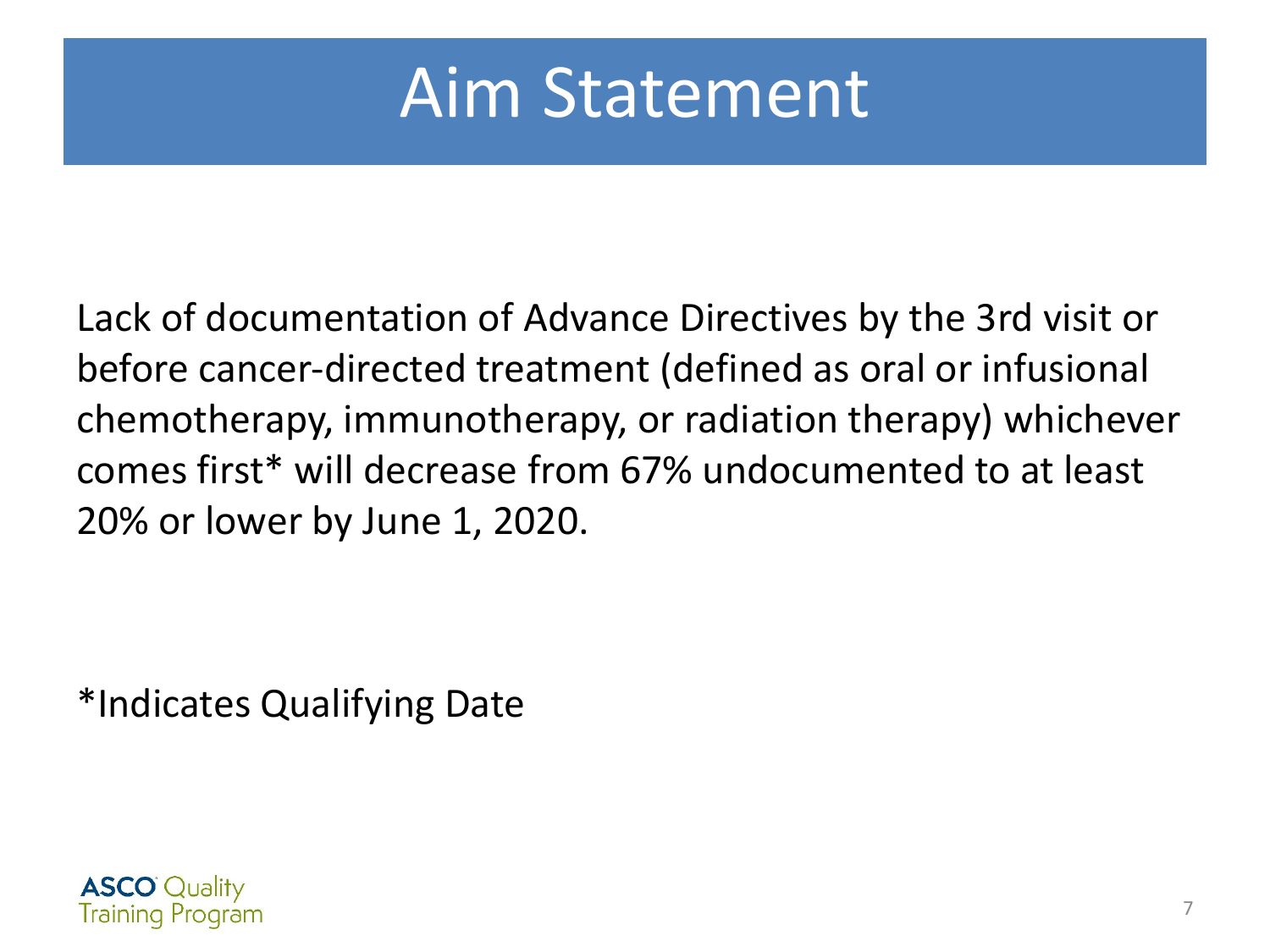## Process Map



While mapping out the process with the team we found that there is no defined process, and everyone does something a little different. We learned the reality that people were quick to start blaming other departments and forgot to realize that this was an improvement effort and not a blaming session. Once that was established, the team started to become more engaged and collaborative.

**ASCO** Quality **Training Program**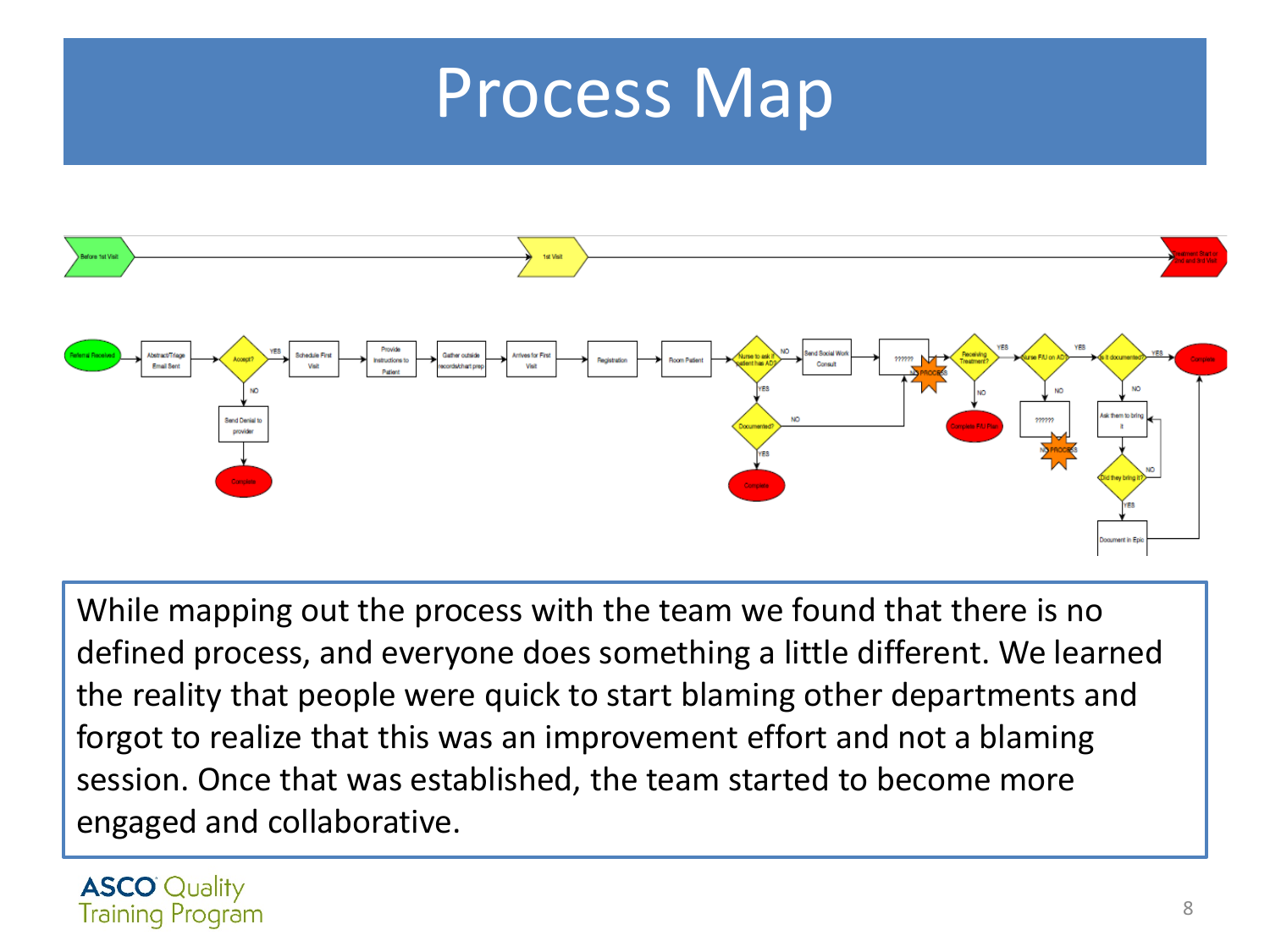## Cause and Effect Diagram



The affinity sort revealed 5 themes generally related to uncertainty within the process.

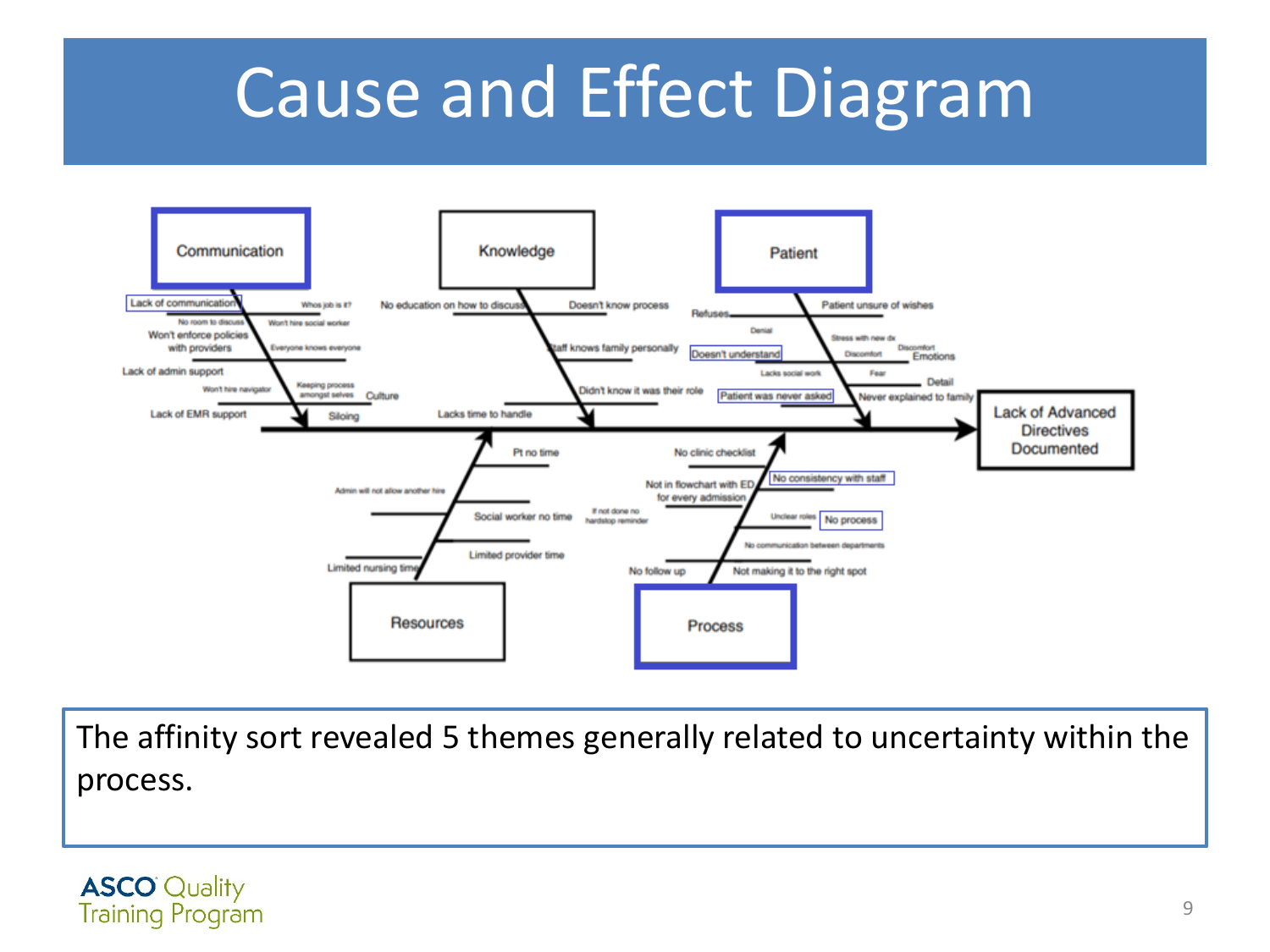## *Process Measure* Diagnostic Data Summary

| <b>Item</b>                                                | <b>Description</b>                                                            |
|------------------------------------------------------------|-------------------------------------------------------------------------------|
| Measure:                                                   | Causes of undocumented AD brainstormed from<br>staff                          |
| Patient population:                                        | Medical Oncology new patients from July 2019 -<br>August 2020                 |
| Calculation methodology:<br>(i.e. numerator & denominator) | Numerator: Number of individual causes<br>Denominator: Total amount of causes |
| Data source:                                               | Staff reported causes of undocumented AD                                      |
| Data collection frequency:                                 | One brainstorming session                                                     |
| Data limitations:                                          | Subjectivity, lack of time                                                    |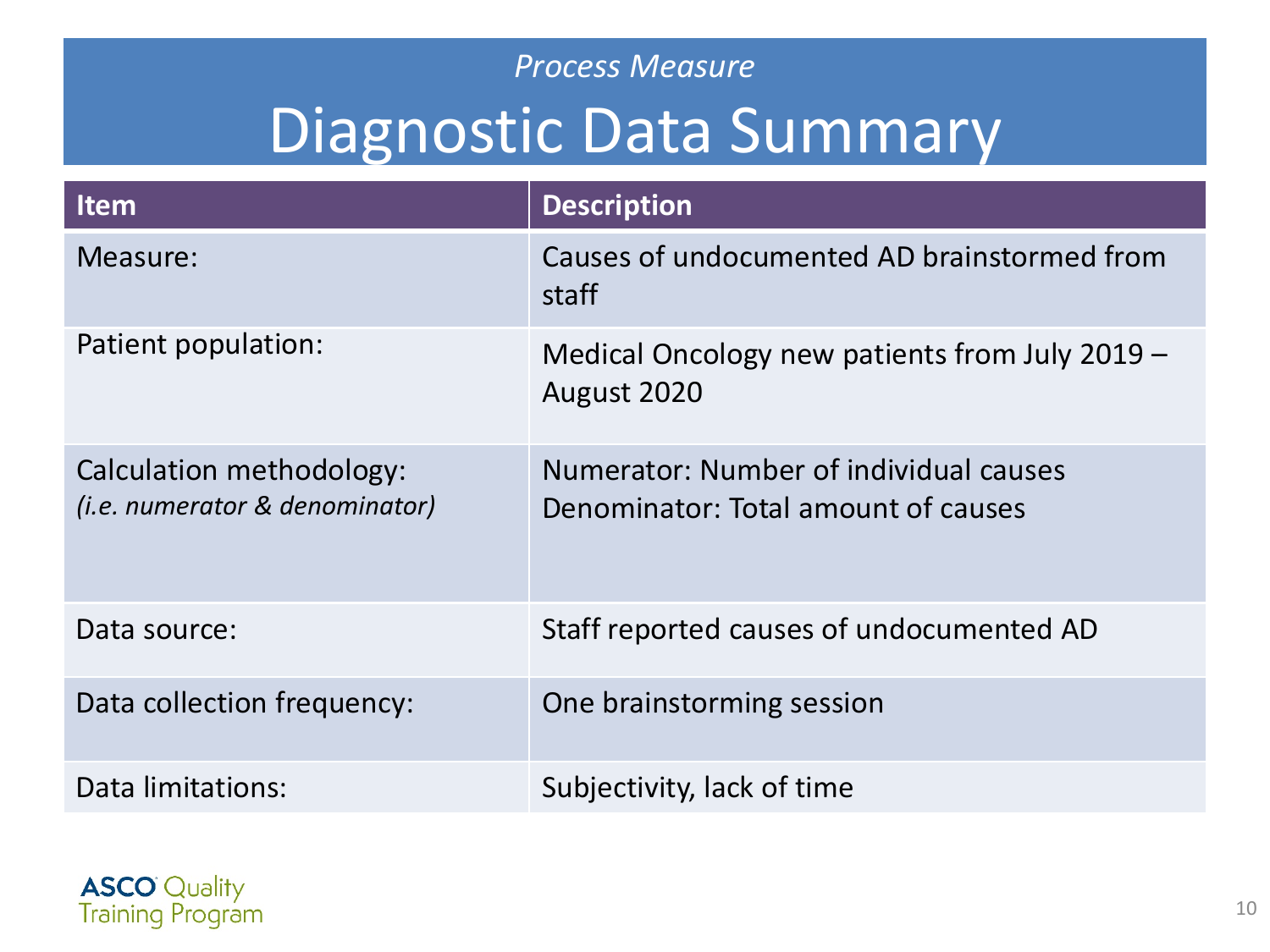### *Process Measure* Diagnostic Data



**ASCO**<sup>O</sup> Quality<br>Training Program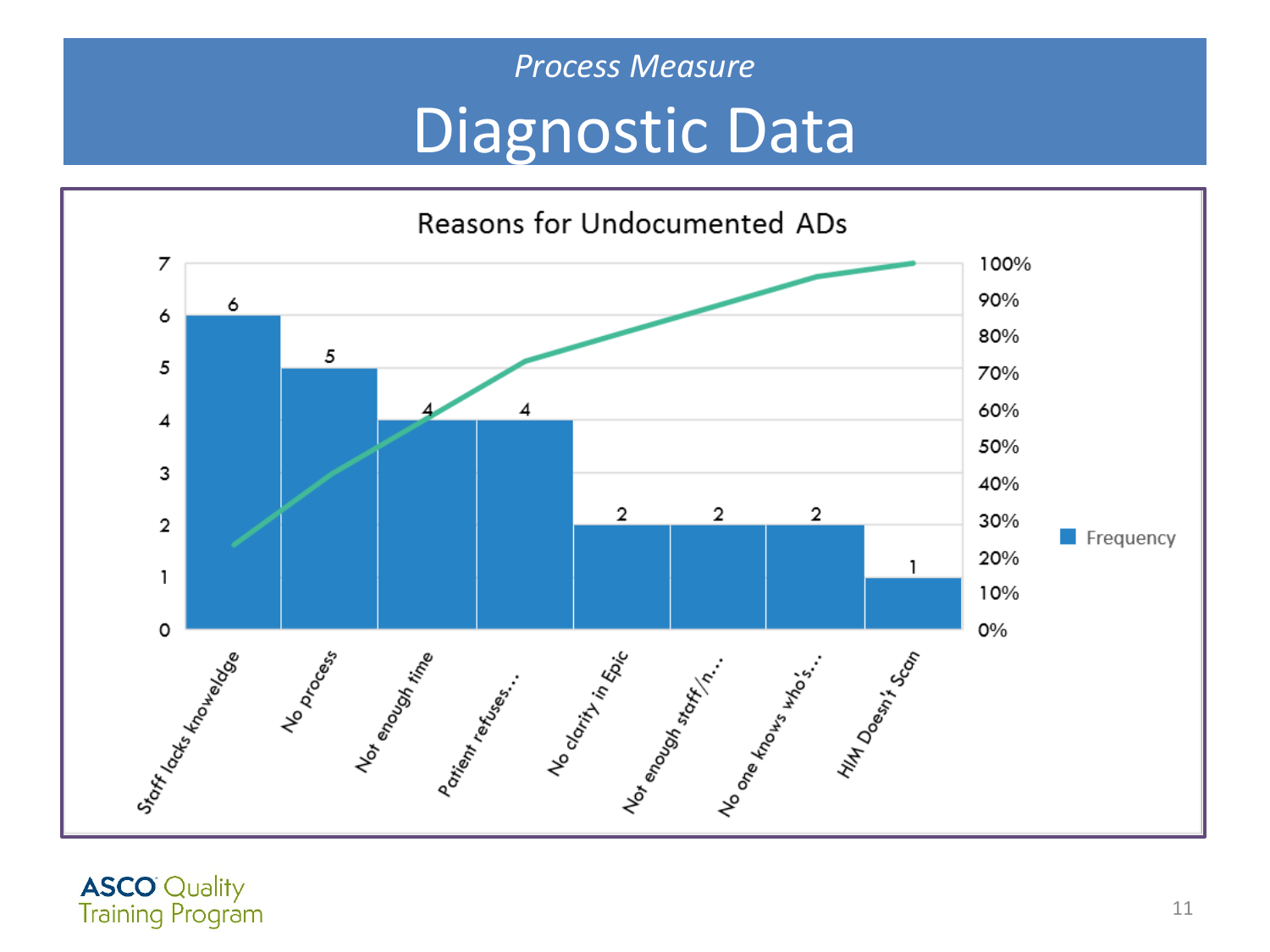## *Priority / Pay-off Matrix* Countermeasures

Т

| <b>High</b> | <b>New patient initial call: request</b><br><b>Advance Directives</b><br><b>Social Work Appointment</b><br><b>Communication Project</b> | <b>New patient binders (includes</b><br><b>Advance Directives)</b><br><b>Primary Care Involvement</b><br><b>Community Outreach Liaison</b><br><b>Sanford Learn Education</b> |
|-------------|-----------------------------------------------------------------------------------------------------------------------------------------|------------------------------------------------------------------------------------------------------------------------------------------------------------------------------|
| Impact      | <b>Social Work Role Play</b>                                                                                                            | <b>Communication Board</b><br>Lobby Information (pamphlets)                                                                                                                  |
| Low         |                                                                                                                                         |                                                                                                                                                                              |
| Easy        |                                                                                                                                         |                                                                                                                                                                              |

#### **Ease of Implementation**

**ASCO**<sup>O</sup> Quality<br>Training Program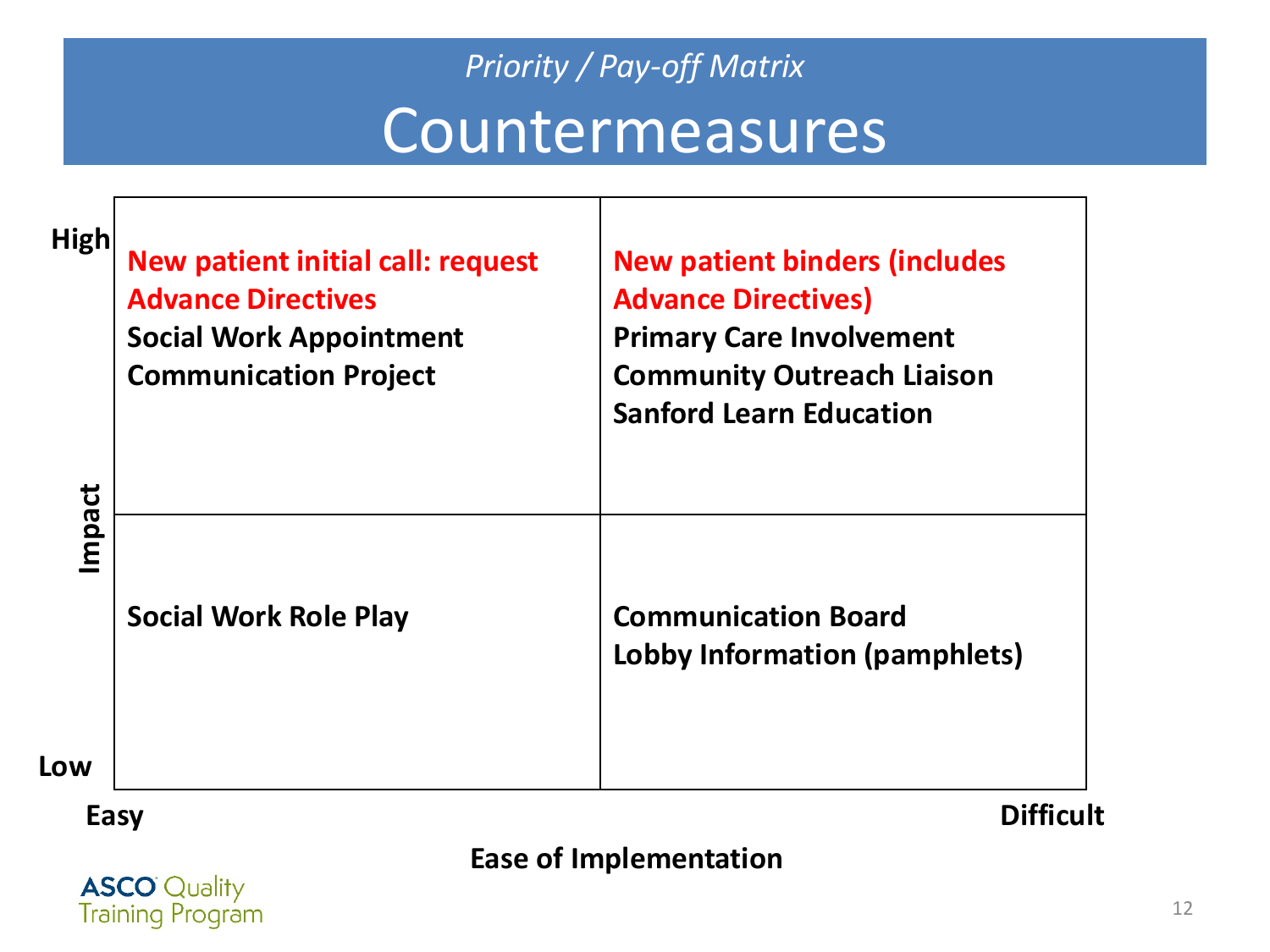### *Test of Change* PDSA Plan

| <b>Date</b>            | <b>PDSA Description</b>                                                                                                                      | <b>Result</b>       |
|------------------------|----------------------------------------------------------------------------------------------------------------------------------------------|---------------------|
| $5/6/20 -$<br>8/31/20  | a.) Include Advance Directive forms<br>in new patient binder<br>b.) Discuss ADs during treatment<br>teaching                                 | %100 non-compliance |
| $8/24/20 -$<br>8/31/20 | a.) AD education for new patient<br>coordinator and standard script for<br>call<br>b.) Explain and request AD forms<br>for first appointment | 0% non-compliance   |

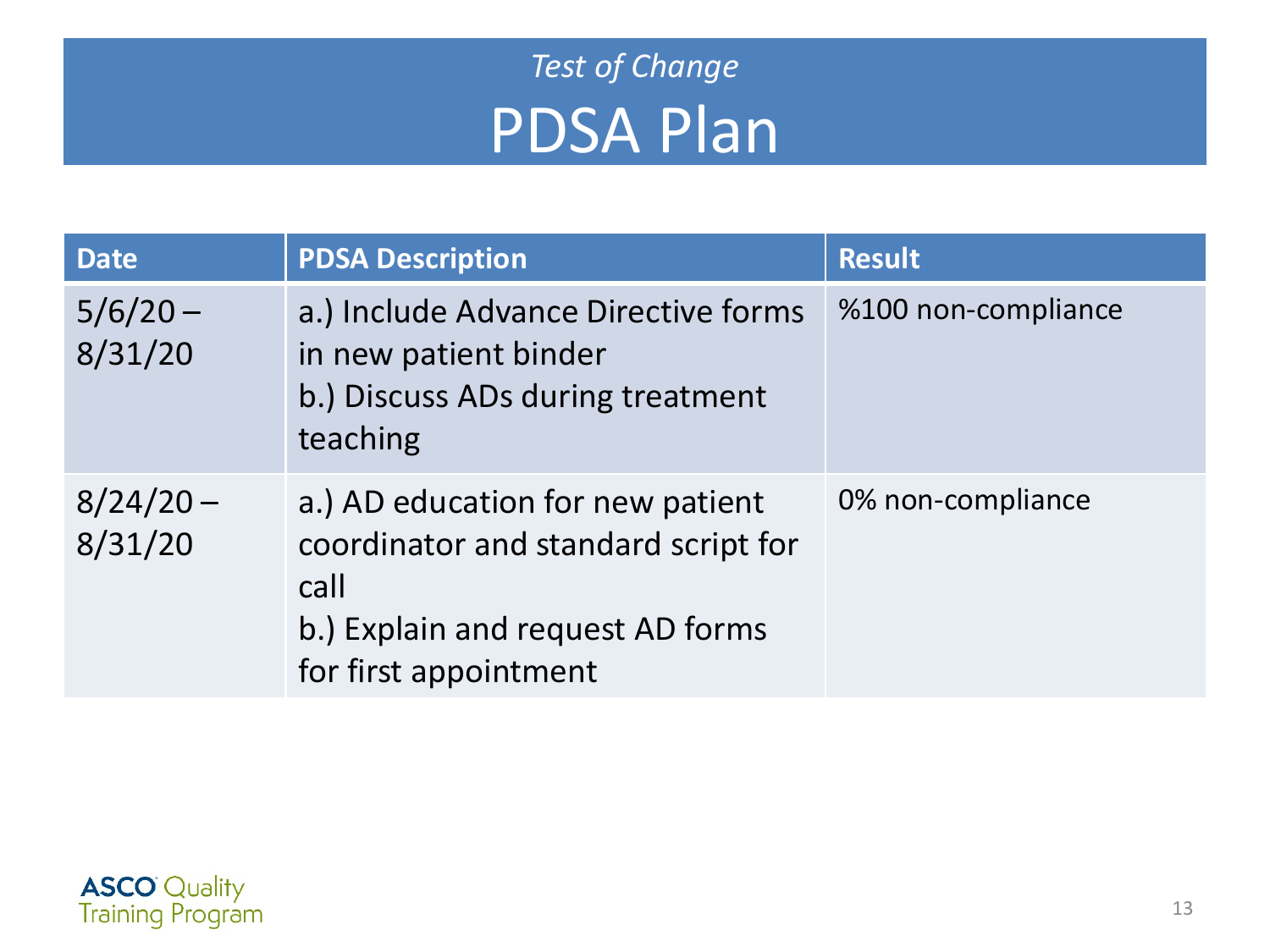

**% of Patients Without Documented Advanced Directives by Qualifying Date - P Chart 100% 100% 100% UCL 100%** 100% **90%** % Patient w/o documented AD **% Patient w/o documented AD 86% 83% 78%** 80% **CL 76% 67% 67% 67% 60%** 60% **50% 50% PDSA 1 PDSA 2**40% **28%** 20% **LCL 0%** 0% Yukity Russing Get to be to take that Apath Jukito Russing **ASCO** Quality **Training Program**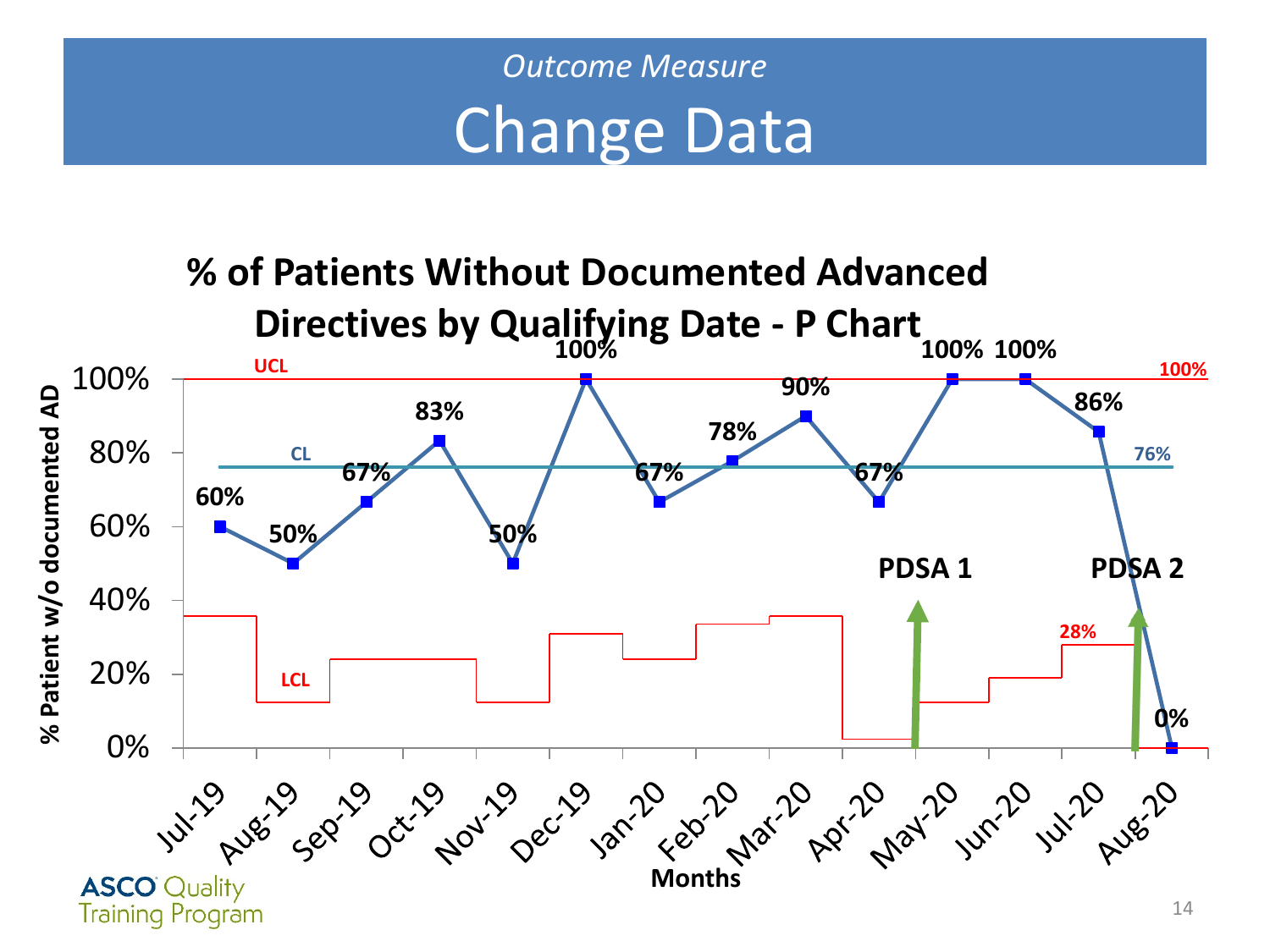### *Next steps* Sustainability Plan

| <b>Next Steps</b>                                                                            | <b>Owner</b>                          |
|----------------------------------------------------------------------------------------------|---------------------------------------|
| Follow up visit with Social Worker after chemo teaching session, if<br>no Advance Directives | <b>Cancer Center</b><br>Social Worker |
| Create flowchart of new process                                                              | Core Team                             |
| Share results of project with clinic                                                         | <b>Core Team</b>                      |
| <b>Maintain data collection</b>                                                              | Kailea                                |
| Provide staff education                                                                      | Core Team                             |

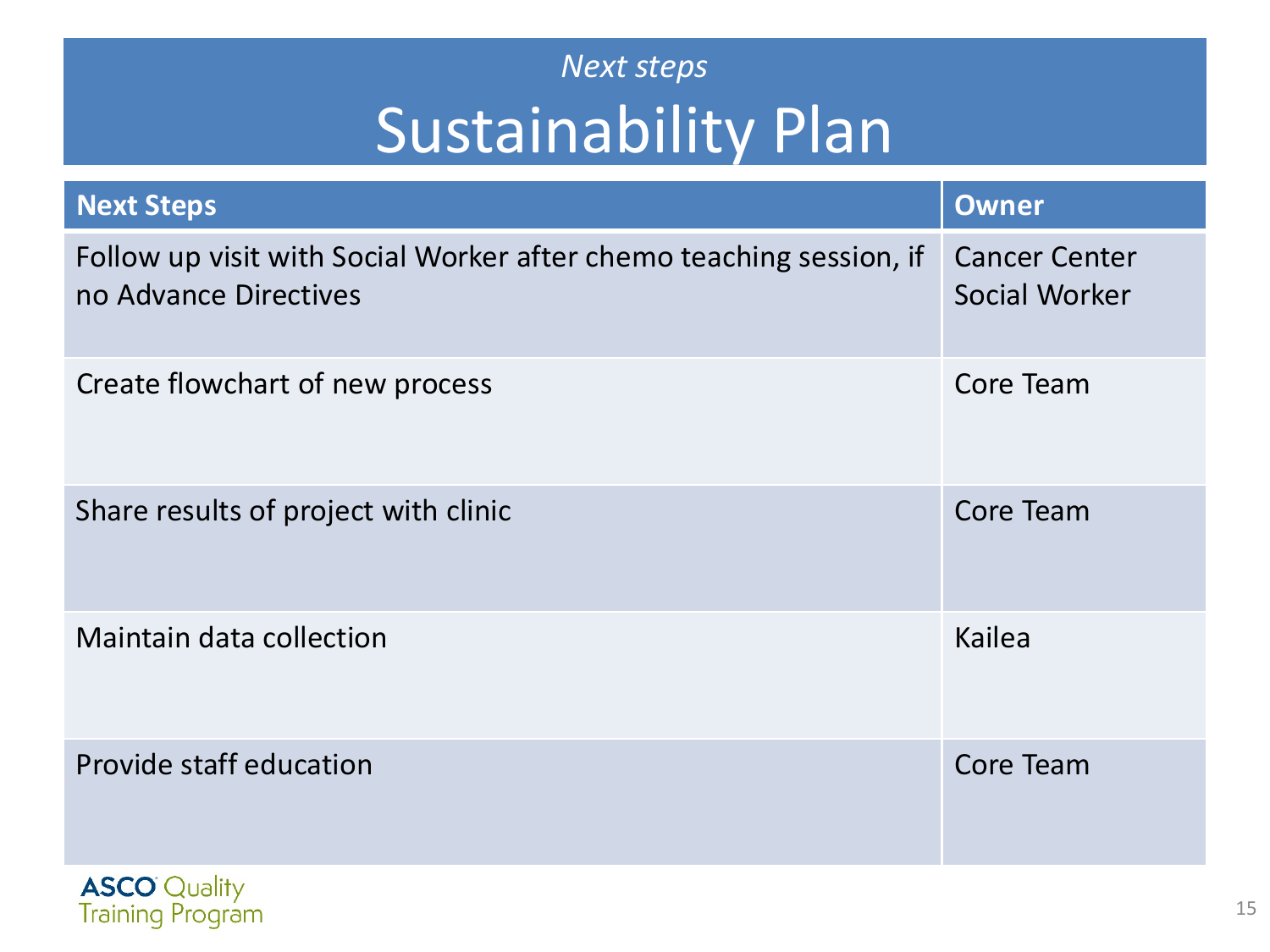# Conclusion

- The most effective intervention was discussing advance directives prior to the new patient consult.
- Due to being a small center, our sample size tended to skew results.
- We experienced challenges related to the COVID pandemic, loss of our director, and team member changes.
- After PDSA cycle 2, we anticipate continued improvement in documentation of advance directives.